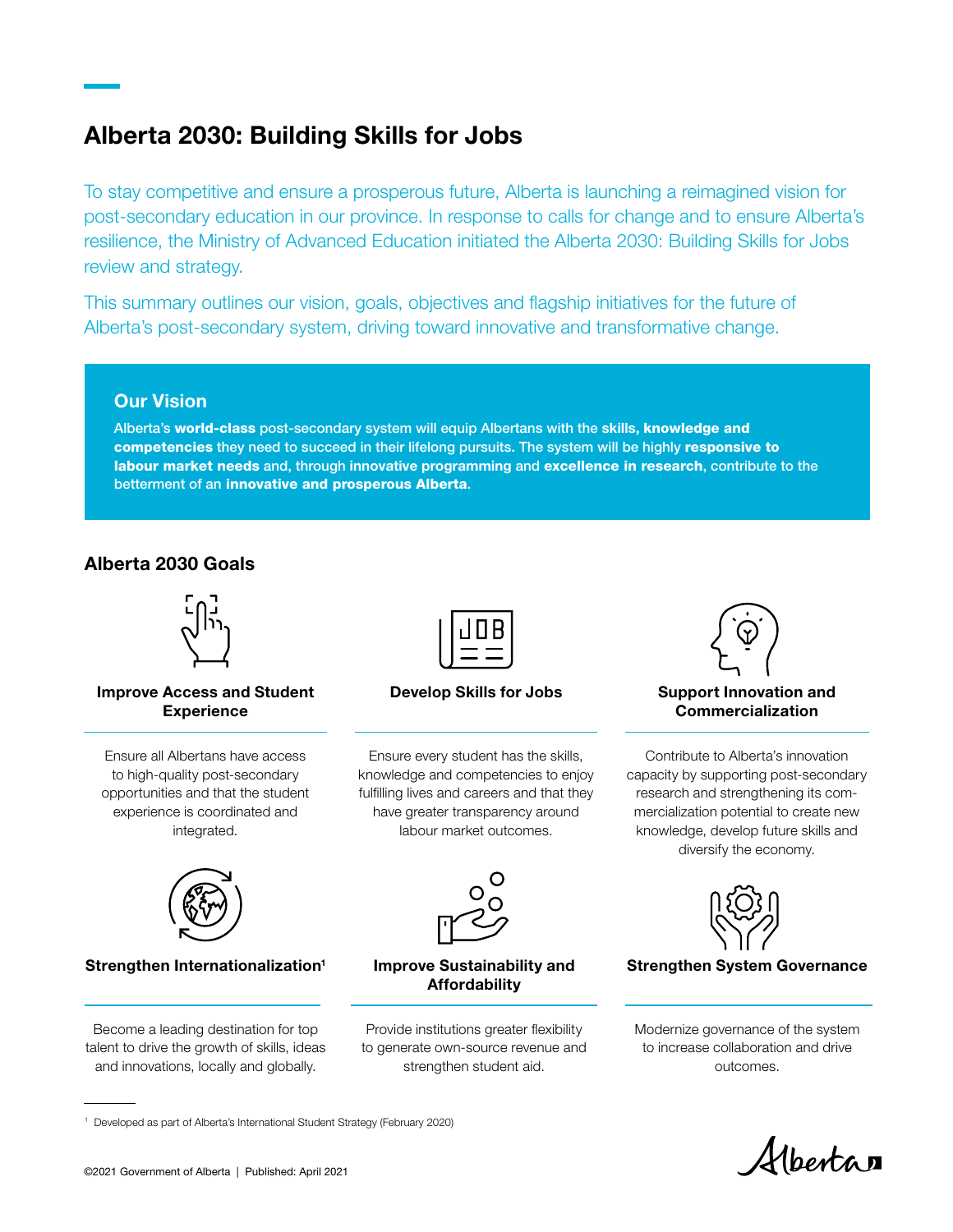## Alberta 2030 Objectives



#### Improve Access and Student Experience

- 1. Empower learners to make informed decisions on post-secondary pathways.
- 2. Ensure that students have a high-quality experience.
- 3. Improve the transfer system and foster flexible career and education pathways.
- 4. Prioritize the expansion of digital infrastructure and support distance education to reach students where they are.
- 5. Develop targeted strategies to strengthen the inclusion of Indigenous learners.
- 6. Improve support for foundational learning and create integrated pathways for learners.
- 7. Support the expansion of Open Educational Resources, such as course materials and textbooks.



#### Develop Skills for Jobs

- 1. Become the first province in Canada to offer every undergraduate student access to a work-integrated learning opportunity.
- 2. Expand apprenticeships in careers of the future.
- 3. Reduce the skills gap by fostering the strongest employer, industry and post-secondary partnership environment in Canada.
- 4. Develop strategies and approaches to measure employment-related skills in students.
- 5. Develop a provincial framework to guide the development of micro-credentials.
- 6. Streamline the program approval process to allow institutions greater ability to respond to labour market needs and develop innovative new programming.
- 7. Strengthen the role of post-secondary institutions in the reskilling and upskilling of our workforce.



#### Support Innovation and Commercialization

- 1. Attract and nurture world-class faculty and students.
- 2. Drive Alberta's competitiveness in critical areas by aligning resources and incentives.
- 3. Set a national standard for policies and practices that foster commercialization.



#### Strengthen Internationalization

- 1. Attract talented international students to Alberta's post-secondary institutions and communities.
- 2. Equip learners with international skills and competencies.



- 1. Set a global bar for efficiency, transparency and accountability.
- 2. Enable institutions to compete for and grow non-provincial sources of funding while preserving access for all Albertans.
- 3. Deconsolidate certain institutions to reduce red tape and strengthen innovation and entrepreneurialism.
- 4. Implement a funding formula to determine allocations to institutions.
- 5. Prioritize future student aid funding to grants and bursaries.
- 6. Explore the modernization of student aid to support diverse learners and the needs of the economy.



#### Strengthen System Governance

- 1. Establish a new and world-class governance structure to improve system outcomes, drive collaboration, depoliticize decision-making, and foster continual long-term strategic planning.
- 2. Simplify the current six-sector governance model.
- 3. Develop Centres of Excellence around key areas of programming and research.

Alberta

©2021 Government of Alberta | Published: April 2021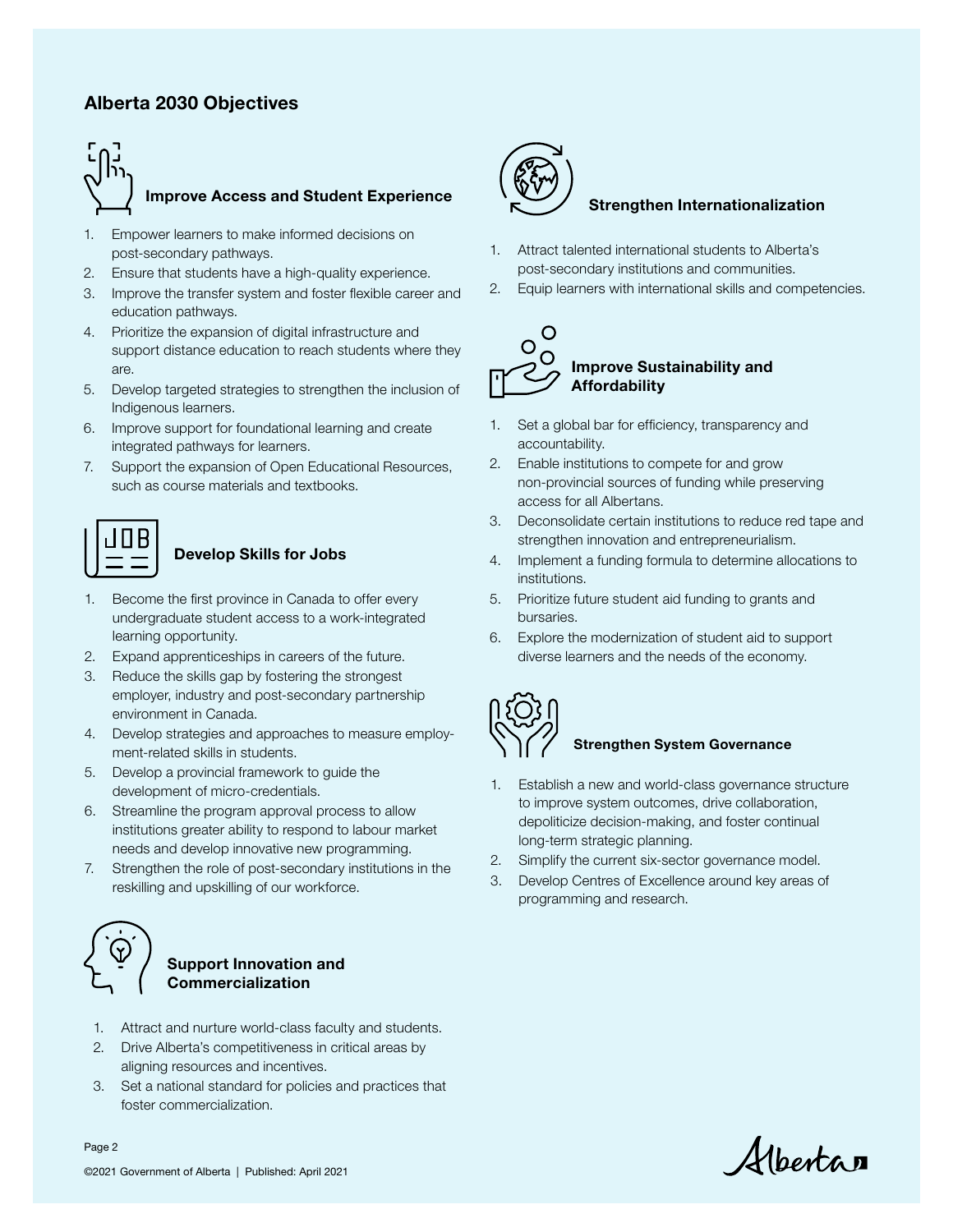## Alberta 2030 Flagship Initiatives

# Improve Access and Student Experience

- Empower student decision-making by streamlining and simplifying the post-secondary application process.
- Improve the transfer system so that no student repeats equivalent coursework due to transferability challenges.
- Expand access to digital infrastructure for online learning in rural and remote communities by collaborating with other ministries to pursue federal funding and explore industry partnerships.
- Continue to equip institutions with resources to support students' mental well-being.
- Modernize the existing provincial framework to address sexual violence in Alberta's campus communities, and work with institutions and students to strengthen relevant policies and practices.
- Work in partnership with the federal government, First Nations, Métis, and Inuit leaders, First Nations colleges, Indigenous learners and other stakeholders to improve foundational pathways, transitions, access, participation, completion and labour market outcomes for Indigenous learners.



## Develop Skills for Jobs

- Become the first province in Canada to offer access to work-integrated learning to 100 per cent of students.
- Build, fund, and establish policy to support apprenticeship-style programs in a wide range of occupations, including emerging high-tech trades.
- Encourage more young Albertans to pursue careers in the trades and work to create a parity of esteem between trades and academic learning.
- Provide high-quality labour market data to support students, employers and institutions in making informed decisions regarding programs and pathways.
- Establish an agile program development process to ensure post-secondary institutions can provide nimble, relevant and effective learning opportunities, including micro-credentials.
- Support institutions to become the go-to providers of employer-paid upskilling programs.



#### Support Innovation and Commercialization

- Convene institutions, industry and potential investors to advance cutting edge research and innovation collaborations and grow federal and industry investment in priority areas.
- Strengthen research and innovation planning, and work across entities to align provincial contributions for post-secondary research to promote commercialization to meet economic diversification priorities.
- Work with ecosystem partners to establish and fund a central entity to build and provide first-rate commercialization and entrepreneurship capabilities system-wide.
- Support implementation of an intellectual property framework for Alberta, which will include fostering industry/institution collaboration, and adoption of faculty promotion and tenure policies to incentivize faculty to pursue entrepreneurial activities.



#### Strengthen Internationalization

- Develop an Education in Alberta brand and promotional materials to demonstrate the top reasons to study in Alberta and increase visibility of Alberta`s international education offerings.
- Implement an international marketing strategy including signature international education events and Team Alberta missions to priority markets that have growth potential for international student mobility and align with Alberta's economic priorities.
- Define and monitor outcomes and key performance indicators for international education in Alberta (e.g., domestic enrolment targets, international students' experiences, ratio of international to Alberta students, impact on local labour market and communities).

Hbertan

Page 3